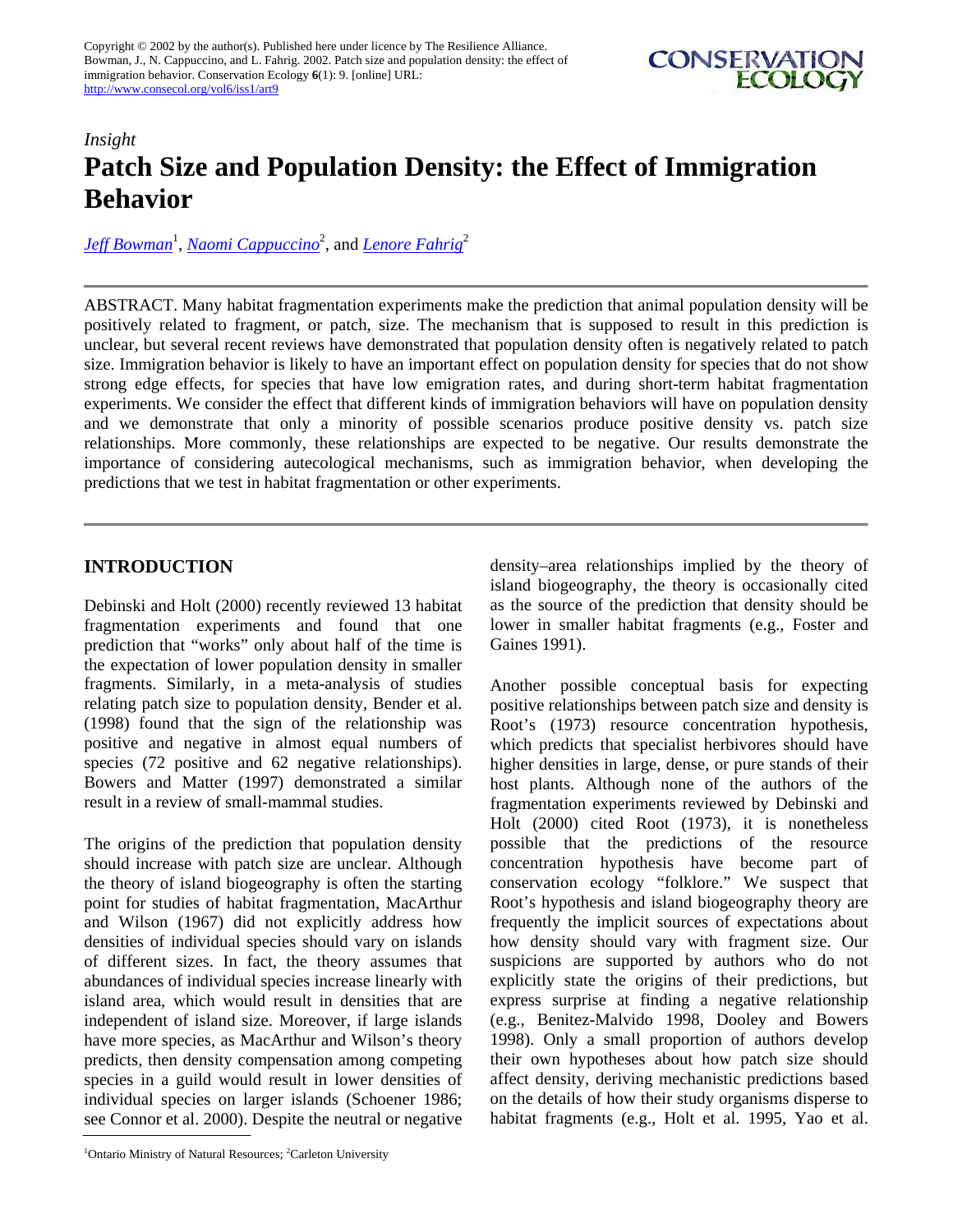1999). As we shall demonstrate, the details of movement and patch immigration differ greatly from one organism to the next, contributing to the appropriate prediction for the relationship between patch size and population density.

Immigration behavior can have a positive or negative effect, or it can have no effect, on the relationship between population density and patch size. Although we generally expect an increase in the total number of immigrants per patch with increasing patch size, we suggest that many behaviors will result in a negative relationship between the number of immigrants per unit area and patch size. All else being equal, this should result in a negative relationship between patch size and population density. We recognize that all else is not always equal and that other processes affecting density — birth, death, and emigration — could differ with patch size as well. This leaves the difficult situation of four processes potentially varying at once. However, simulation and empirical studies have shown that immigration increases the size of local populations (Connor et al. 1983, Rey and Strong 1983, Fahrig and Merriam 1985, Fahrig and Paloheimo 1988, Venier and Fahrig 1996), and it is frequently suggested that immigration has important effects on population density in habitat fragments. Immigration is especially important for population density in shortterm experiments of the sort reviewed by Debinski and Holt (2000) because the effect of individuals dispersing from an experimentally created matrix into habitat patches is probably strongest during the few years following habitat removal. Thus, we focus on immigration behavior as a first step in developing predictions about how processes affect population density in differently sized patches. Our results apply to situations in which immigration is thought to be the dominant process.

**Table 1.** Expected relationship between population density and patch size based on differences in patch immigration behavior.

| Orientation type                                                                                            | 1) Ground or near-ground<br>movement                                                                                                            | 2) Aerial movement                                                                                                       |
|-------------------------------------------------------------------------------------------------------------|-------------------------------------------------------------------------------------------------------------------------------------------------|--------------------------------------------------------------------------------------------------------------------------|
| A) No searching                                                                                             | Negative<br>(immigration proportional to linear<br>dimension of patch; linear<br>dimension/patch area decreases with<br>increasing patch area)  | No relationship<br>(immigration proportional to patch)<br>area)                                                          |
| B) Random searching, no orientation<br>toward patches                                                       | Negative<br>(immigration only slightly larger for<br>larger patches, so density decreases with<br>increasing patch area)                        | Negative<br>(immigration only slightly larger for<br>larger patches, so density decreases<br>with increasing patch area) |
| C) Orientation toward patches<br>proportional to patch size (linear<br>dimension or area)                   | Negative<br>(area of attraction is proportional to<br>linear dimension; linear dimension/patch<br>area decreases with increasing patch<br>area) | No relationship<br>(area of attraction is proportional to<br>patch area)                                                 |
| D) Orientation toward patches<br>increases disproportionately with<br>patch size (linear dimension or area) | Negative to positive<br>(switch from negative to positive occurs<br>when area of attraction is a simple<br>multiple of patch area)              | Positive                                                                                                                 |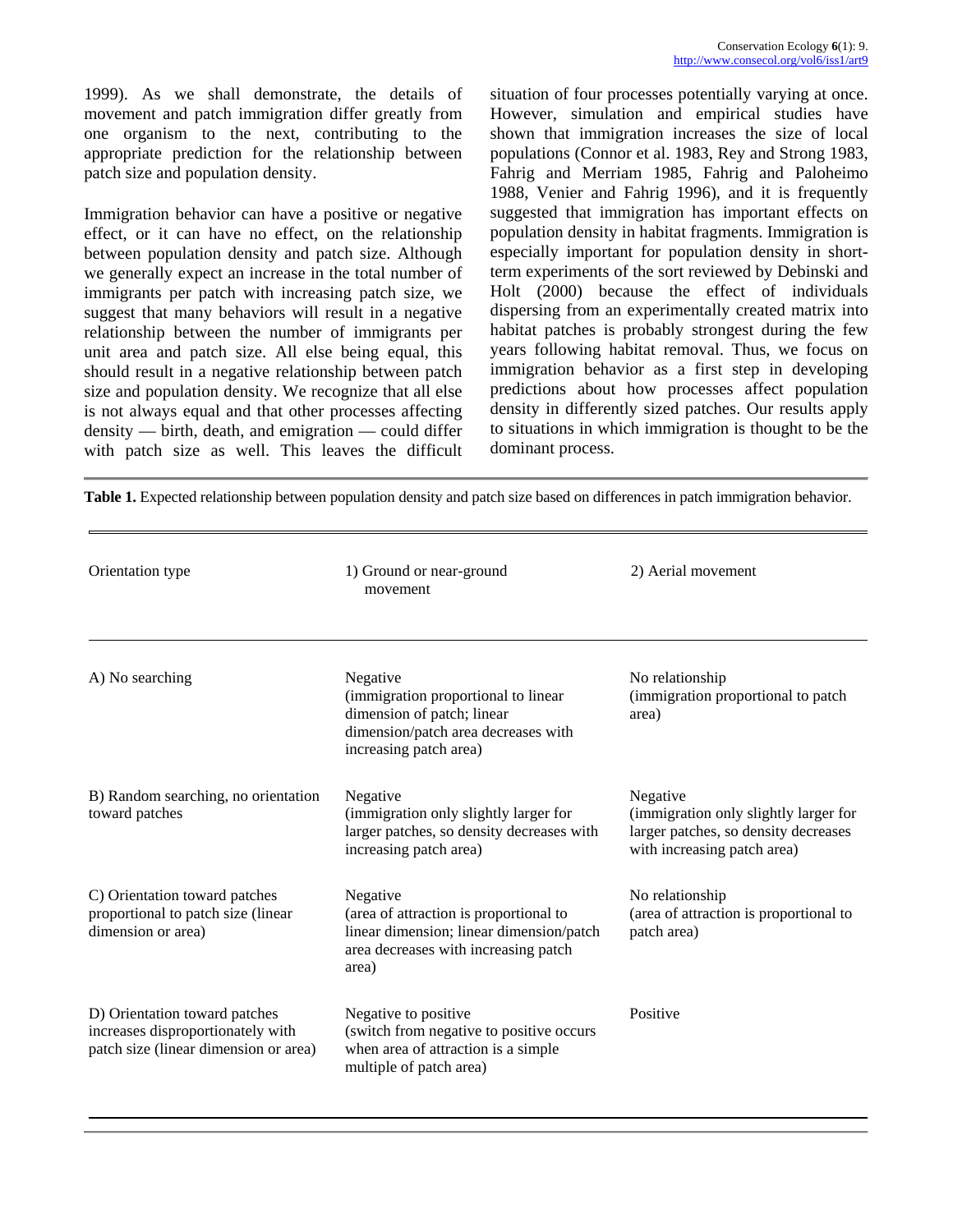**Fig. 1.** Expected relationship between density and patch size for species that move at or near ground level (column 1 in Table 1). Panel letters correspond to row letters in Table 1.

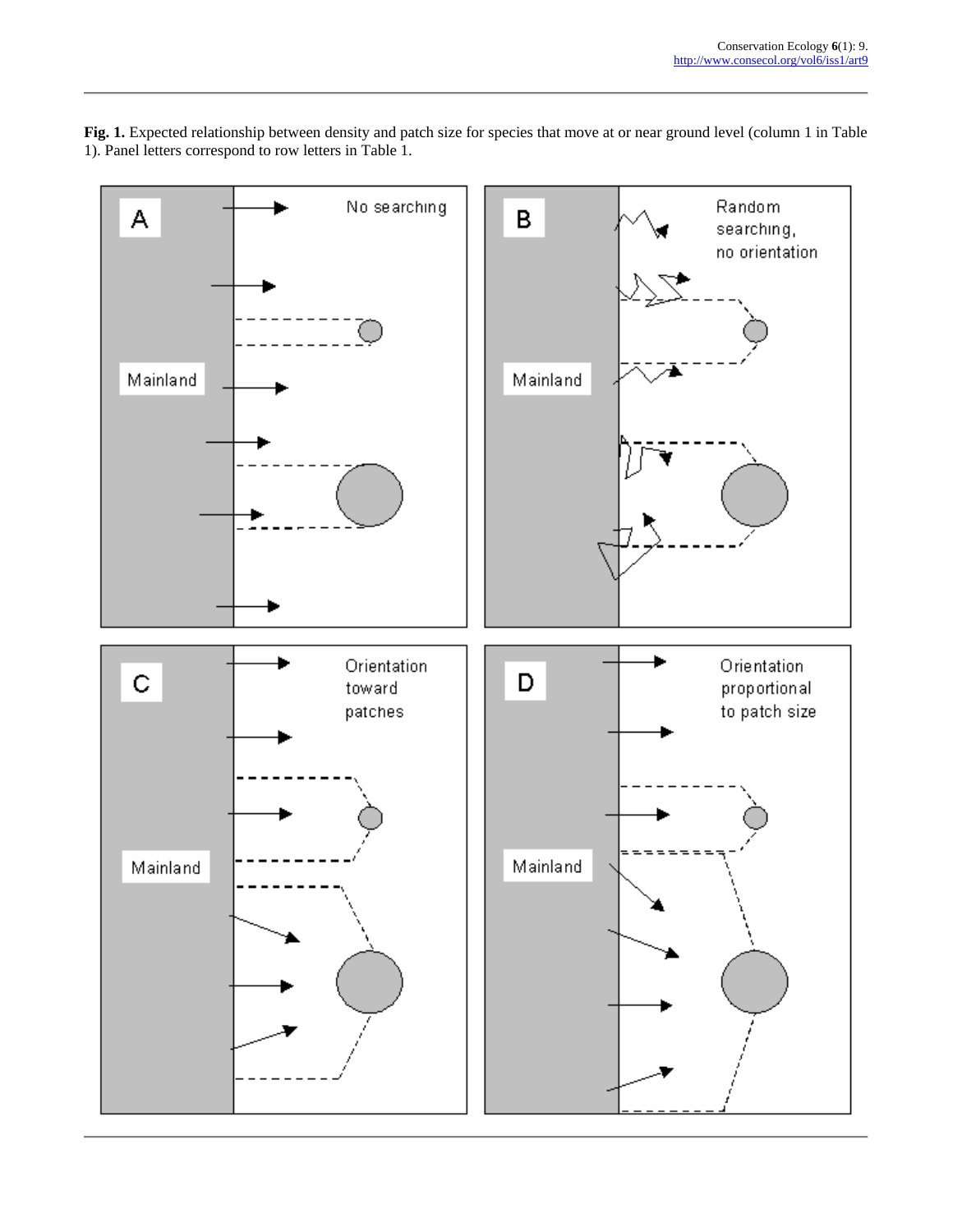

**Fig. 2.** Expected relationship between density and patch size for aerial dispersers (column 2 in Table 1). Panel letters correspond to row letters in Table 1.

## **A CATEGORIZATION OF IMMIGRATION BEHAVIORS**

We present a simple categorization of immigration

behaviors (Table 1, Figs. 1 and 2), considering three factors: (1) dispersal is at or near ground level vs. dispersal is aerial; (2) dispersers engage in searching, or not; and (3) dispersers are able to orient toward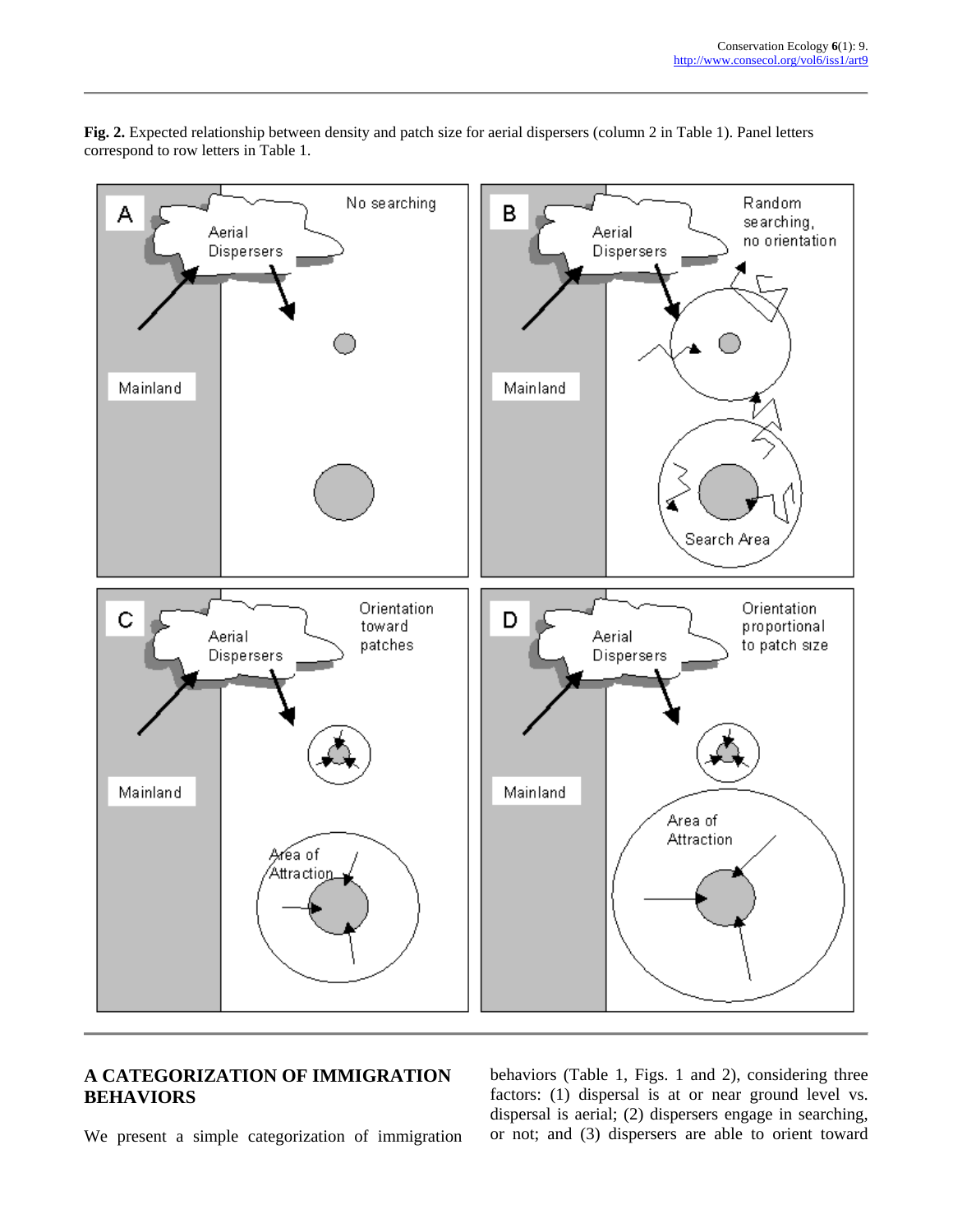their preferred habitat from some distance, or not. The combination of these factors determines whether the number of immigrants per unit area decreases, is constant, or increases in relation to patch size.

Species that disperse at ground level are likely to show negative relationships between patch size and immigration per unit area. This is because the probability of intercepting a patch will be proportional to the linear dimension of the patch rather than the area of the patch. Because patch area increases exponentially with patch linear dimension, the number of immigrants per unit area decreases with increasing patch size. All else being equal, this should result in a negative relationship between patch size and population density (Fig. 1).

For example, seeds of yellow birch *Betula lenta* blow across packed snow and are deposited in depressions caused by uprooted trees, which constitute suitable sites for germination (Matlack 1989). The number of seeds intercepting a depression should be proportional to the perimeter of the depression (Fig. 1A), which increases as a linear function of the radius (2π*r* for a circular depression). Abundance of seeds should therefore be higher in larger depressions. However, because the area of the patch increases as the square of the linear dimensions  $(\pi r^2)$ , we would expect density of seeds to decline as depression size increases.

Small animals, such as mites and spiderlings, may disperse by launching themselves into a convective updraft and entering the "aerial plankton" (Richter 1970). The behavior and orientation abilities of aerial plankters descending from the atmosphere is not well understood, although there is evidence that they may be "scrubbed" from the atmosphere by rain (Russell 1999). Aerial plankters with little control over their ultimate destination, such as seeds or fungal spores, would be deposited onto habitat patches in direct proportion to patch area, as in Fig. 2A. Those failing to land in a patch might die if the matrix is a hostile environment. For such organisms, we would expect no relationship between patch size and the number of immigrants per unit area. Thus, all else being equal, we would expect no relationship between patch size and populaton density—the "random-sample hypothesis" (e.g., Andrén 1994).

Large insects, such as the spruce budworm, may also disperse in the aerial plankton, and may similarly be deposited by weather events such as thunderstorm downdrafts (Greenbank et al. 1980). However, unlike mites and spiderlings, larger insects landing outside a patch are unlikely to die immediately; instead, they would continue searching, some randomly (Fig. 2B). For example, after its daily egg-laying bout, a female cabbage butterfly (*Pieris rapae*) disperses at an altitude of about 100 m, for a distance of about 450 m, in a random direction. The following day she randomly searches at ground level for host plants. Because of the ground-level search, this dispersal behavior results in a negative relationship between host patch size and density of cabbage butterfly eggs and larvae (Fahrig and Paloheimo 1987); see Fig. 2B. Long-jawed orb-weaving spiders (*Tetragnatha elongata*) discover woodland patches through random unoriented movement (Gillespie 1987), as in Fig. 2B; all else being equal, we would predict a negative relationship between patch size and population density for this species.

Other insects that disperse in the aerial plankton make the final approach to patches low to the ground, orienting toward patches using some interplay of visual and olfactory cues (Prokopy and Owens 1983). Those for which vision dominates, such as the apple maggot fly *Rhagoletis pomonella,* which is attracted to silhouettes of host trees (Moericke et al. 1975), would find patches in proportion to their linear dimensions, resulting in lower densities in larger patches. Insects that locate their resources primarily by olfaction, such as the cabbage fly (*Erioischia brassicae*; Hawkes 1974), might be expected to find patches in direct proportion to their area. Density of such species would show no relationship to patch size.

Experiments in which forest is fragmented by clearcutting often yield negative density relationships as survivors crowd into the remaining forest (e.g., Bierregaard et al. 1992, Hagan et al. 1996, Schmiegelow et al. 1997). As is the case for aerial plankters deposited at random points on the landscape, survivors begin their search for a habitat fragment from random points in the clearcut matrix. Depending on their orientation behavior, predicted relationships between density and the size of these fragments may range from negative to positive (Figs. 2B, C, or D).

The predictions also depend on the scale of the experiments relative to the distance at which an animal can orient. For example, if the patches in an experiment are several hectares in area, an animal with a detection distance of a few meters will correspond more closely to the random-sample model. The predicted relationship between density and patch size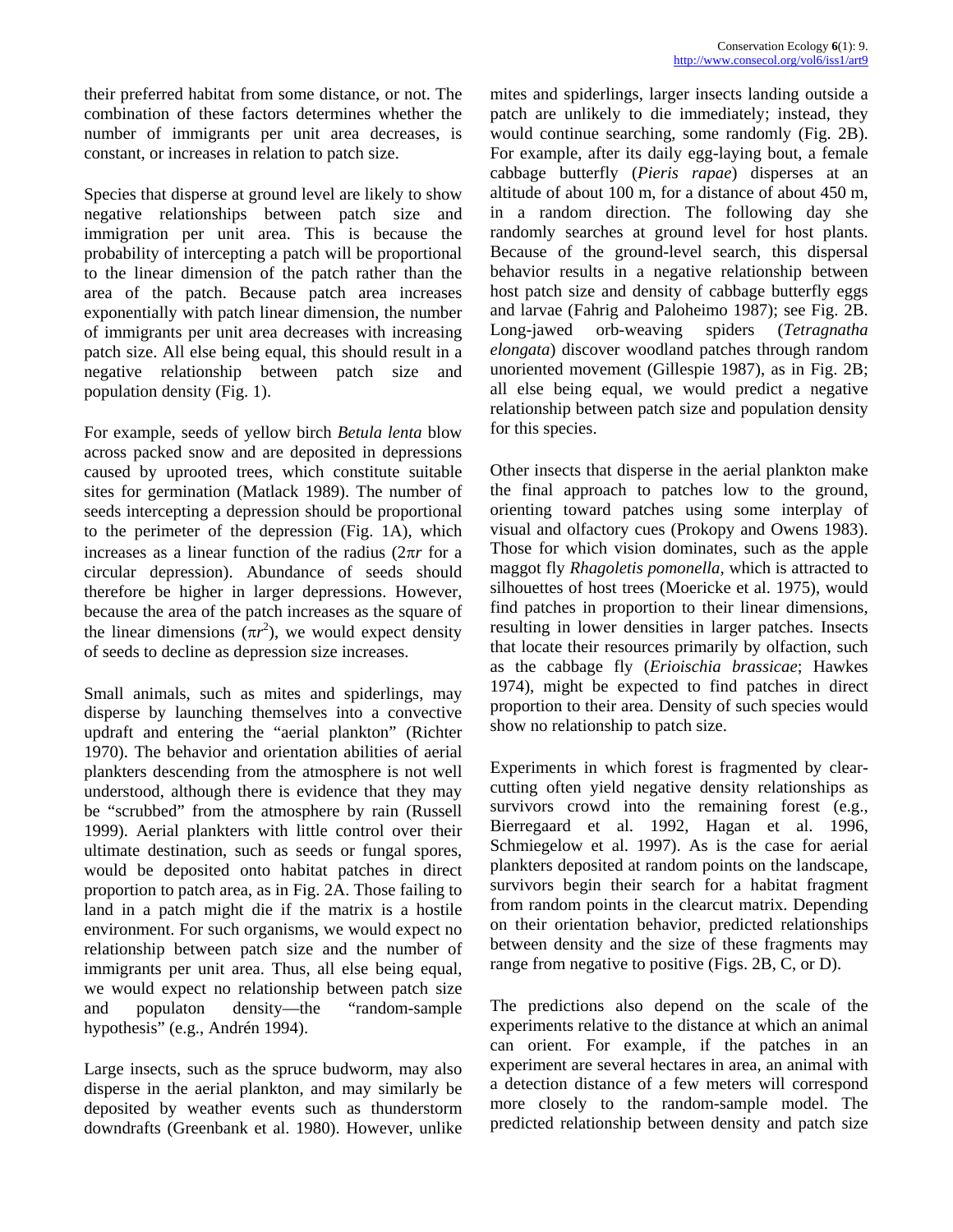also depends on the distance of the patches from the source of colonists. For example, dispersing seeds generally display a leptokurtic distribution, with most falling near the parents and some traveling long distances (Okubo 1980). Most plumed milkweed (*Asclepias* spp.) seeds blowing more-or-less horizontally across a mowed lawn will be stopped by fragments of taller old-field vegetation in relation to the linear dimensions of the fragments. However, the small proportion of seeds that rise on convection currents and are deposited far from the source by a rainstorm will fall out randomly onto fragments of old field. Thus seeds dispersing near the source will correspond to Fig. 1A, resulting in lower densities in large fragments, whereas those dispersing longer distances in the aerial plankton would be expected to show no density relationship (Fig. 2A).

Dispersal behaviors that produce aggregations through conspecific attraction can result in a positive relationship between patch size and density (Figs. 1D or 2D). Several vertebrate species, including some lizards, birds, and mammals have been shown to use the presence, and possibly the number, of other conspecific animals to indicate the suitability of patches and to direct their movement toward patches (reviewed by Smith and Peacock 1990). For example, the Florida Scrub Jay (*Aphelocoma coerulescens*) is unlikely to become established in unoccupied, although otherwise suitable, habitat (Stith et al. 1996). Similarly, some species of bark beetle orient to the presence of conspecifics (Birch 1984). If larger patches are more likely to be occupied (due to lower extinction probabilities), this could result in an increase in population size that is disproportional to the increase in patch area (i.e., a positive relationship between density and area).

# **CONTEXT AND CONCLUSIONS**

If birth, death, or emigration rates vary strongly with patch size, then we would expect the relationship between immigration and patch size to become obscured. Birth and death rates that vary with patch size can be broadly considered as edge effects. Where edge effects are positive (increased birth or decreased death rates at edges), we would expect a negative relationship between patch size and population density. For example, Bowers et al. (1996) found higher pregnancy rates in meadow voles (*Microtus pennsylvanicus*) with home ranges encompassing habitat edges, relative to voles in habitat interiors. Where edge effects are negative, we would expect a positive relationship between patch size and population density. Many studies demonstrate lowered nesting success (due to increased nest predation) of songbirds along forest edges (see the review by Hartley and Hunter 1998).

Any relationship between emigration rate and patch size is likely to be negative. Mobile organisms that are likely to colonize and leave several patches in a lifetime may emigrate more readily from smaller patches if emigration is triggered by encountering a patch edge (Kareiva 1985), and this process would lead to higher emigration rates in small patches. Similarly, Bevers and Flather (1999) demonstrated that diffusive dispersal results in higher emigration rates in smaller patches. Thus, we would expect emigration behaviors to produce either no relationship or a positive relationship between patch size and population density.

Our review of dispersal behaviors suggests that, when immigration is the dominant process affecting population density in a habitat patch, many species should exhibit population densities that either decrease or at least do not increase with increasing patch size. Immigration should be a dominant process for species that do not exhibit strong edge effects and have low emigration rates. Further, we suggest that immigration will dominate in studies in which population densities are sampled following habitat removal, such as in short-term habitat fragmentation experiments. The effect of individuals dispersing from newly created matrix into remnant habitat patches (e.g., concussion effects; Hagan et al. 1996) will dominate the relationship between patch size and density for some period of time until other processes (edge effects and emigration) become important. The duration of this period will be dependent on the generation time of the species being studied.

To summarize, in many studies of habitat fragmentation, authors express surprise at finding an inverse relationship between patch size and population density. We have demonstrated that the expectation of lower population density in smaller patches often is not reasonable. The appropriate expectation will depend on immigration behavior, edge effects, emigration, and time since fragmentation.

*Responses to this article can be read online at: <http://www.consecol.org/vol6/iss1/art9/responses/index.html>.*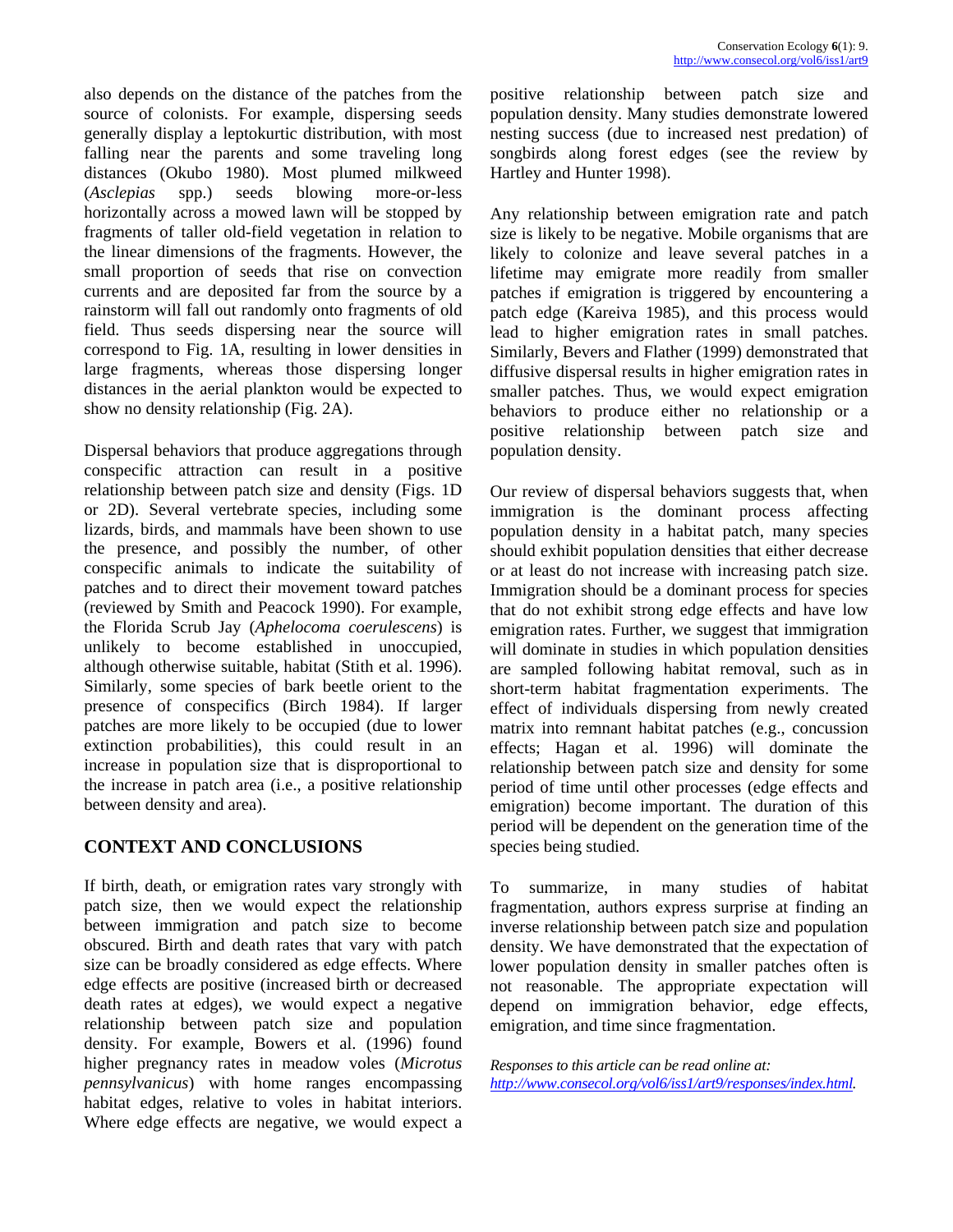#### **Acknowledgments:**

*This work is the result of a Friday lunch discussion with members of Carleton University's Landscape Ecology lab. We thank lab members for their strong contribution. Helpful suggestions from anonymous reviewers improved the quality of the manuscript. N. Cappuccino and L. Fahrig received support from Canada's Natural Sciences and Engineering Research Council (NSERC). J. Bowman received support from a Premier's Research Excellence Award to L. Fahrig, and from the Wildlife Research and Development Section of the OMNR.* 

### **LITERATURE CITED**

**Andrén, H.** 1994. Effects of habitat fragmentation on birds and mammals in landscapes with different proportions of suitable habitat: a review. *Oikos* **71**:355-366.

**Bender, D. J., T. A. Contreras, and L. Fahrig.** 1998. Habitat loss and population decline: a meta-analysis of the patch size effect. *Ecology* **79**:517-533.

**Benitez-Malvido, J.** 1998. Impact of forest fragmentation on seedling abundance in a tropical rain forest. *Conservation Biology* **12**:380-389.

**Bevers, M., and C. H. Flather.** 1999. Numerically exploring habitat fragmentation effects on population density using cell-based coupled map lattices. *Theoretical Population Biology* **55**:61-76.

**Bierregaard, R. O., Jr., T. E. Lovejoy, V. Kapos, A. A. dos Santos, and R. W. Hutchings.** 1992. The biological dynamics of tropical forest fragments: a prospective comparison of fragments and continuous forest. *BioScience* **42**:859-866.

**Birch, M.** 1984. Aggregation in bark beetles. Pages 331- 353 *in* W. Bell and R. Carde, editors. *Chemical ecology of insects.* Chapman and Hall, New York, New York, USA.

**Bowers, M. A., K. Gregario, C. J. Brame, S. F. Matter, and J. L. Dooley, Jr.** 1996. Use of space and habitats by meadow voles at home range, patch and landscape scales. *Oecologia* **105**:107-115.

**Bowers, M. A., and S. F. Matter.** 1997. Landscape ecology of mammals: relationships between density and patch size. *Journal of Mammalogy* **78**:999-1013.

**Connor, E. F., A. C. Courtney, and J. M. Yoder.** 2000. Individuals–area relationships: the relationship between animal population density and area. *Ecology* **81**:734-748.

**Connor, E. F., S. H. Faeth, and D. Simberloff.** 1983.

Leafminers on oak: the role of immigration and in situ reproductive recruitment. *Ecology* **64**:191-204.

**Debinski, D. M., and R. D. Holt.** 2000. A survey and overview of habitat fragmentation experiments. *Conservation Biology* **14**:342-355.

**Dooley, J. L., Jr., and M. A. Bowers.** 1998. Demographic responses to habitat fragmentation: Experimental tests at the landscape and patch scale. *Ecology* **79**:969-980.

**Fahrig, L., and J. E. Paloheimo.** 1987. Interpatch dispersal of the cabbage butterfly. *Canadian Journal of Zoology* **65**:616-622.

**Fahrig, L., and J. E. Paloheimo.** 1988. Determinants of local population size in patchy habitats. *Theoretical Population Biology* **34**:194-213.

**Fahrig, L., and G. Merriam.** 1985. Habitat patch connectivity and population survival. *Ecology* **66**:1762- 1768.

**Foster, J., and M. S. Gaines.** 1991. The effects of a successional habitat mosaic on a small mammal community. *Ecology* **72**:1358-1373.

**Gillespie, R. G.** 1987. The mechanism of habitat selection in the long-jawed orb-weaving spider *Tetragnatha elongata* (Araneae, Tetragnathidae). *Journal of Arachnology* **15**:81- 90.

**Greenbank, D. O., G. W. Schaefer, and R. C. Rainey.** 1980. Spruce budworm (Lepidoptera: Tortricidae) moth flight and dispersal: new understanding from canopy observations, radar, and aircraft. *Memoirs of the Entomological Society of Canada* **110**:1-49.

**Hagan, J. M., W. M. Vander Haegen, and P. S. McKinley.** 1996. The early development of forest fragmentation effects on birds. *Conservation Biology* **10**:188-202.

**Hartley, M. J., and M. L. Hunter, Jr.** 1998. A metaanalysis of forest cover, edge effects, and artificial nest predation rates. *Conservation Biology* **12**:465-469.

**Hawkes, C.** 1974. Dispersal of adult cabbage root fly (*Erioischia brassicae*) in relation to a brassica crop. *Journal of Applied Ecology* **11**:83-93.

**Holt, R. D., G. R. Robinson, and M. S. Gaines.** 1995. Vegetation dynamics in an experimentally fragmented landscape. *Ecology* **76**:1610-1624.

**Kareiva, P.** 1985. Finding and losing host plants by *Phyllotreta:* patch size and surrounding habitat. *Ecology* **66**:1809-1816.

**MacArthur, R. H., and E. O. Wilson.**1967. *The theory of island biogeography.* Princeton University Press, Princeton, New Jersey, USA.